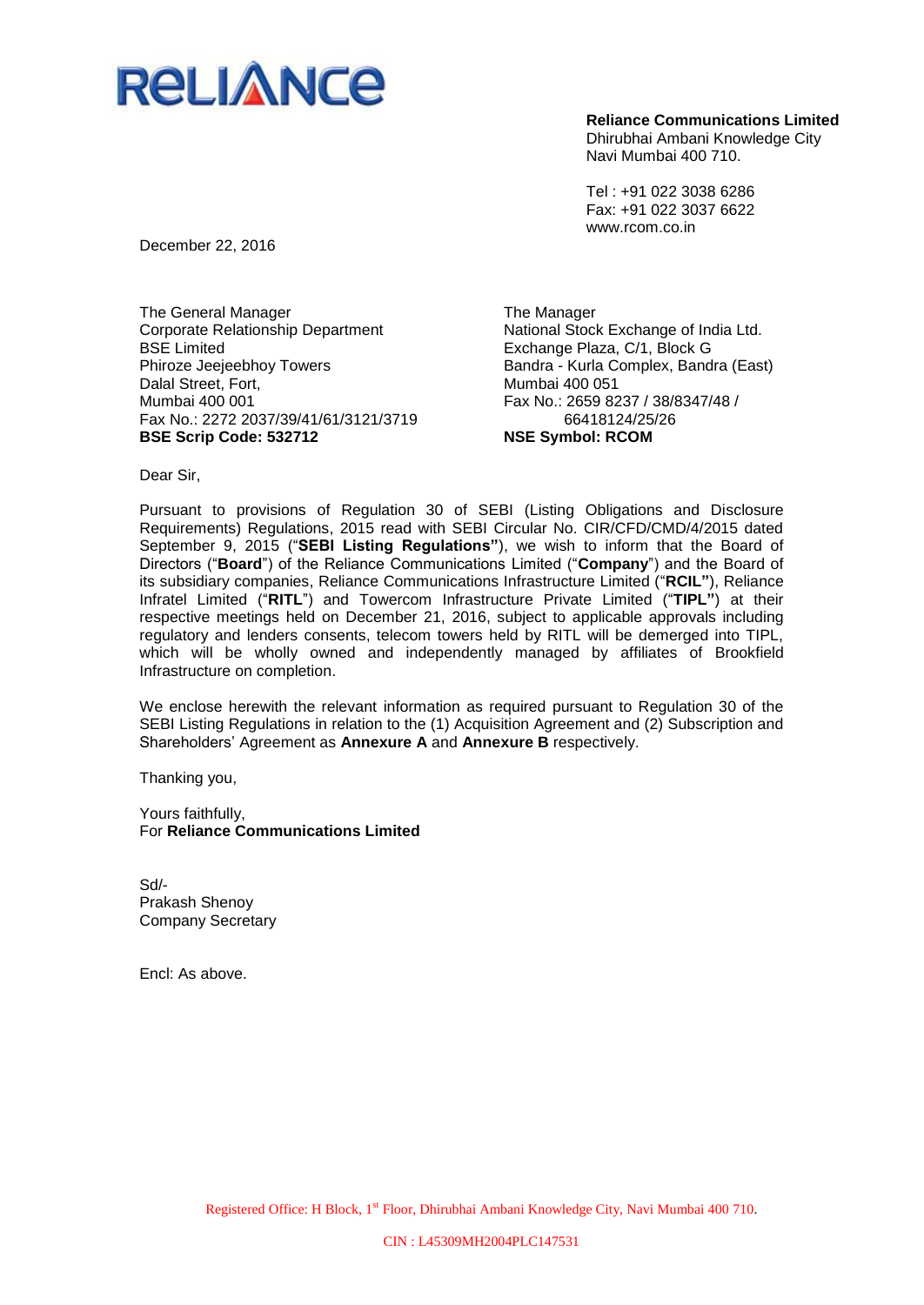

Dhirubhai Ambani Knowledge City Navi Mumbai 400 710.

Tel : +91 022 3038 6286 Fax: +91 022 3037 6622 www.rcom.co.in

### **ANNEXURE A**

|            | <b>Acquisition Agreement:</b>                                                                                                                                                                                                                        |                                                                                                                                                                                                                                                                                                                                                                                                                                                                                                                                                                                                                                                                                                                                                                                                                                                                                                                                      |  |  |  |
|------------|------------------------------------------------------------------------------------------------------------------------------------------------------------------------------------------------------------------------------------------------------|--------------------------------------------------------------------------------------------------------------------------------------------------------------------------------------------------------------------------------------------------------------------------------------------------------------------------------------------------------------------------------------------------------------------------------------------------------------------------------------------------------------------------------------------------------------------------------------------------------------------------------------------------------------------------------------------------------------------------------------------------------------------------------------------------------------------------------------------------------------------------------------------------------------------------------------|--|--|--|
| Sr.<br>No. | <b>Items for Disclosure</b>                                                                                                                                                                                                                          | <b>Description</b>                                                                                                                                                                                                                                                                                                                                                                                                                                                                                                                                                                                                                                                                                                                                                                                                                                                                                                                   |  |  |  |
| 1.         | Name(s) of parties with whom<br>the agreement is entered                                                                                                                                                                                             | Acquisition agreement dated December 21, 2016<br>("Acquisition Agreement") between Rapid Holdings<br>2 Pte. Ltd. and the Company including its subsidiaries<br>namely Reliance Communications Infrastructure<br>Limited (RCIL), Reliance Infratel Limited (RITL) and<br>Towercom Infrastructure Private Limited (TIPL).                                                                                                                                                                                                                                                                                                                                                                                                                                                                                                                                                                                                              |  |  |  |
| 2.         | Purpose of entering into the<br>agreement                                                                                                                                                                                                            | Sale of the tower business of RITL<br>("Tower<br>Business") to Brookfield pursuant to a<br>court<br>approved slump sale into Towercom Infrastructure<br>Private Limited and subject to the completion of the<br>other conditions in the Acquisition Agreement<br>("Proposed Transaction").                                                                                                                                                                                                                                                                                                                                                                                                                                                                                                                                                                                                                                           |  |  |  |
| 3.         | size of agreement;                                                                                                                                                                                                                                   | INR 11,000 crore, subject to certain adjustments set<br>out under the Acquisition Agreement.                                                                                                                                                                                                                                                                                                                                                                                                                                                                                                                                                                                                                                                                                                                                                                                                                                         |  |  |  |
| 4.         | shareholding, if any, in the<br>entity with whom the agreement<br>is executed                                                                                                                                                                        | The Company and its subsidiaries hold 100%<br>shareholding in TIPL.<br>The Company and affiliates hold 95.24% in RITL.<br>On completion of the transaction, the Company will<br>receive class B non-voting shares at par value of Rs.<br>10 per share, in TIPL, providing 49% future economic<br>upside in the Tower Business, based on certain<br>conditions.                                                                                                                                                                                                                                                                                                                                                                                                                                                                                                                                                                       |  |  |  |
| 5.         | significant<br>of<br>the<br>terms<br>agreement<br>(in brief) special<br>rights like right to appoint<br>directors, first right to share<br>subscription in case of issuance<br>of shares, right to restrict any<br>change in capital structure etc.; | Parties have signed the Acquisition Agreement on<br>December 21, 2016 for the sale of the Towers<br>Business to Brookfield, as per the conditions set out<br>under the Acquisition Agreement;<br>Tower Business of RITL to be demerged into TIPL, by<br>way of a court approved slump sale. Pursuant to the<br>completion of the slump sale and subject to the<br>completion of the other conditions in the Acquisition<br>Agreement, Brookfield would acquire 100% of the<br>equity shares of TIPL and TIPL will then be fully<br>owned and independently managed by Brookfield;<br>On completion of the transaction, the Company will<br>receive an upfront cash payment of Rs.11,000 crore,<br>subject to certain adjustments set out under the<br>Acquisition Agreement.<br>The Company will also receive class B non-voting<br>shares in TIPL, providing 49% future economic<br>upside in the towers business, based on certain |  |  |  |

Registered Office: H Block, 1st Floor, Dhirubhai Ambani Knowledge City, Navi Mumbai 400 710.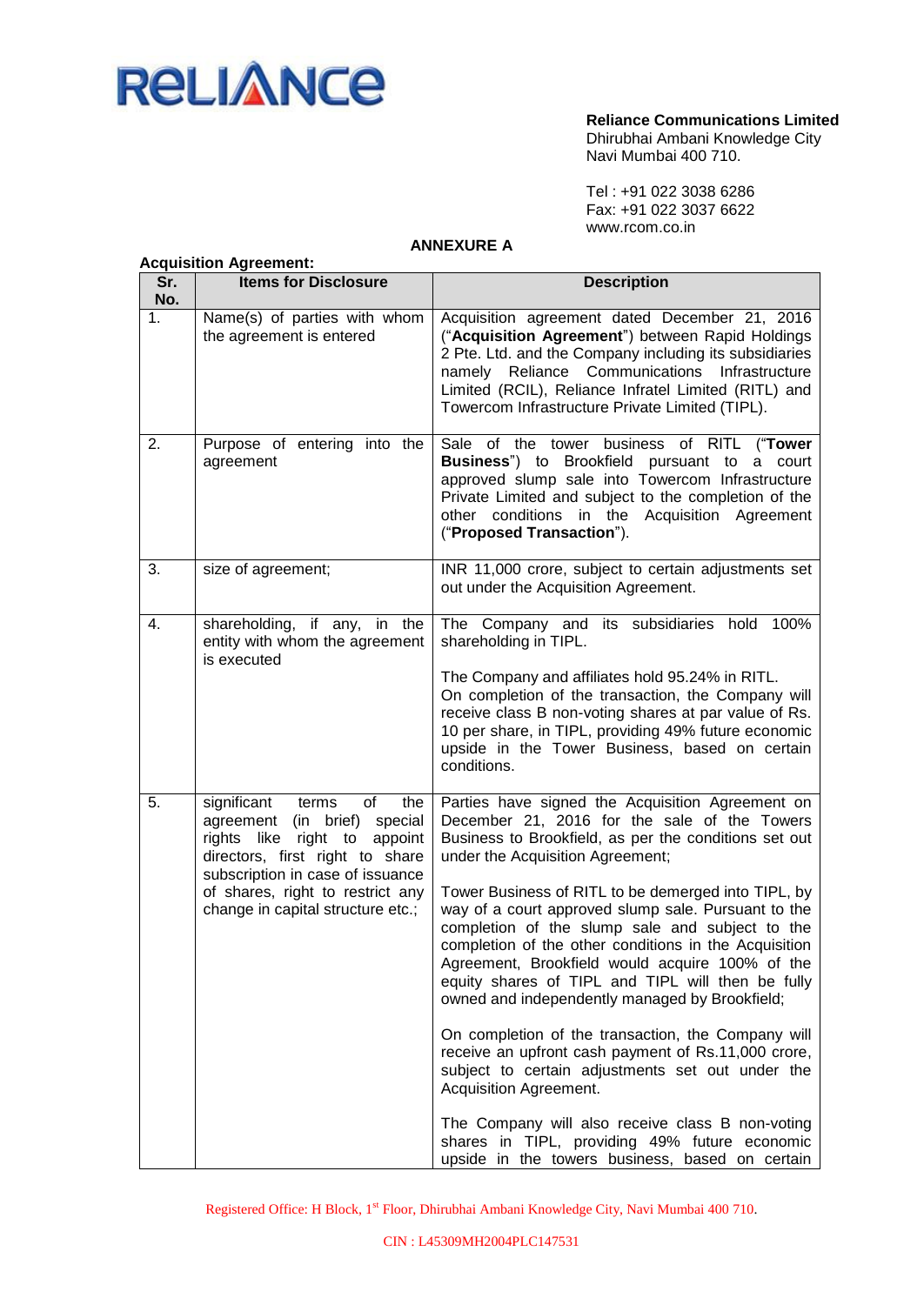

#### **Reliance Communications Limited** Dhirubhai Ambani Knowledge City Navi Mumbai 400 710.

Tel : +91 022 3038 6286 Fax: +91 022 3037 6622

|                | www.rcom.co.in                                                                                                                                                                                                                                                                                                                                                                         |                                                                                                                                                                                                                                                      |
|----------------|----------------------------------------------------------------------------------------------------------------------------------------------------------------------------------------------------------------------------------------------------------------------------------------------------------------------------------------------------------------------------------------|------------------------------------------------------------------------------------------------------------------------------------------------------------------------------------------------------------------------------------------------------|
| Sr.<br>No.     | <b>Items for Disclosure</b>                                                                                                                                                                                                                                                                                                                                                            | <b>Description</b>                                                                                                                                                                                                                                   |
|                |                                                                                                                                                                                                                                                                                                                                                                                        | conditions.<br>The transaction is subject to fulfillment of certain<br>conditions precedents, applicable approvals, including<br>inter alia, shareholder and regulatory approvals,<br>lenders' consents, etc.                                        |
| 6.             | Whether the transaction would<br>fall<br>within<br>related<br>party<br>transactions?<br>If yes, whether the same is<br>done at "arms length"                                                                                                                                                                                                                                           | No                                                                                                                                                                                                                                                   |
| 7 <sub>1</sub> | In case of issuance of shares to<br>the parties, details of issue<br>price, class of shares issued                                                                                                                                                                                                                                                                                     | As stated above, on completion of the transaction, the<br>Company will receive class B non-voting shares in<br>TIPL at par value of Rs. 10 per share, providing 49%<br>future economic upside in the Tower Business, based<br>on certain conditions. |
| 8.             | in case of loan agreements,<br>details of lender, nature of the<br>loan, total<br>amount of loan<br>granted,<br>total<br>amount<br>outstanding, date of execution<br>of the loan agreement/sanction<br>letter, details of the security<br>provided to the lenders for such<br>loan.                                                                                                    | Not Applicable                                                                                                                                                                                                                                       |
| 9.             | Any other disclosures related to<br>such agreements, viz., details<br>of nominee on the board of<br>directors of the listed entity,<br>potential conflict of interest<br>arising out of such agreements,<br>etc.                                                                                                                                                                       | Not Applicable                                                                                                                                                                                                                                       |
| 10.            | termination<br>0f<br>In.<br>case<br>or<br>amendment<br>of<br>agreement,<br>listed entity shall disclose<br>additional details to the stock<br>$exchange(s)$ :<br>a) name of parties to the<br>agreement;<br>b) nature of the agreement;<br>c) date of execution of the<br>agreement;<br>d) details of amendment and<br>impact thereof or reasons of<br>termination and impact thereof. | Not Applicable                                                                                                                                                                                                                                       |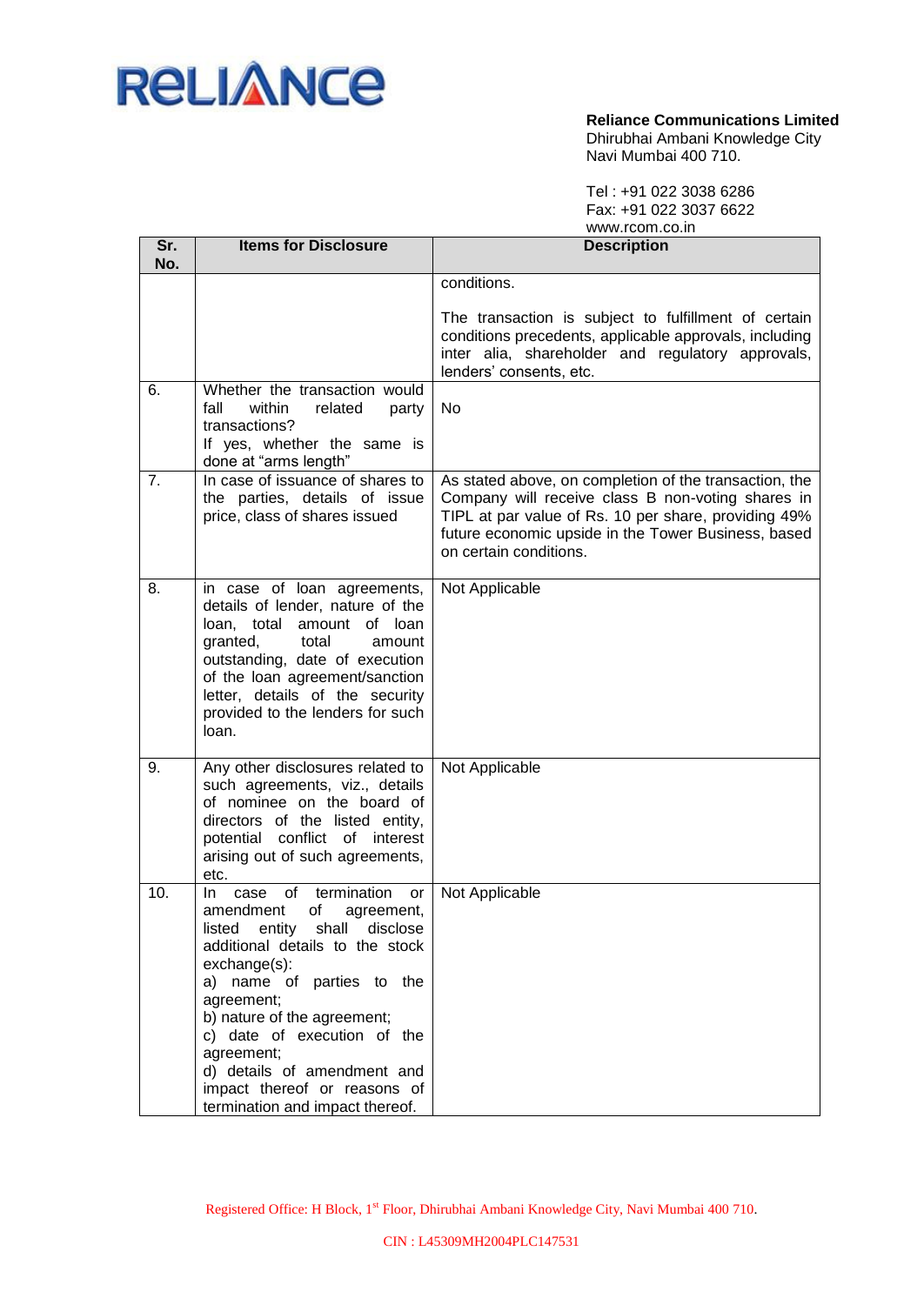

Dhirubhai Ambani Knowledge City Navi Mumbai 400 710.

Tel : +91 022 3038 6286 Fax: +91 022 3037 6622 www.rcom.co.in

### **ANNEXURE B**

### **Subscription and Shareholders' Agreement**

| Sr.<br>No.  | <b>Items for Disclosure</b>                                                                                                                                                                                                                                        | <b>Description</b>                                                                                                                                                                                                                                                                                                                                                                                                                                                                                                                                                                                                                                                                                                                 |
|-------------|--------------------------------------------------------------------------------------------------------------------------------------------------------------------------------------------------------------------------------------------------------------------|------------------------------------------------------------------------------------------------------------------------------------------------------------------------------------------------------------------------------------------------------------------------------------------------------------------------------------------------------------------------------------------------------------------------------------------------------------------------------------------------------------------------------------------------------------------------------------------------------------------------------------------------------------------------------------------------------------------------------------|
| $\mathbf 1$ | Name(s) of parties with whom<br>the agreement is entered                                                                                                                                                                                                           | Subscription and shareholders agreement dated<br>December 21, 2106 ("SSA") executed between Rapid<br>Holdings 2 Pte. Ltd. (Brookfield), the Company and<br>Towercom Infrastructure Private Limited (TIPL)                                                                                                                                                                                                                                                                                                                                                                                                                                                                                                                          |
| 2           | Purpose of entering into the<br>agreement                                                                                                                                                                                                                          | To set out the inter-se rights and obligations of<br>Brookfield and the Company in connection with TIPL.                                                                                                                                                                                                                                                                                                                                                                                                                                                                                                                                                                                                                           |
| 3           | Shareholding, if any, in the entity<br>with whom the agreement is<br>executed                                                                                                                                                                                      | The Company and<br>subsidiaries hold<br>its<br>100%<br>shareholding in TIPL.<br>The Company and affiliates hold 95.24% in RITL.<br>On completion of the Proposed Transaction (as<br>defined in Annexure A), the Company will receive<br>class B non-voting shares at par value of Rs. 10 per<br>share, in TIPL, providing 49% future economic upside<br>in the Tower Business, based on certain conditions.                                                                                                                                                                                                                                                                                                                        |
| 4           | Significant<br>of<br>the<br>terms<br>brief)<br>special<br>agreement<br>(in<br>rights<br>like<br>right to<br>appoint<br>directors, first right to share<br>subscription in case of issuance<br>of shares, right to restrict any<br>change in capital structure etc. | On completion of the Proposed Transaction (as<br>defined in Annexure A), the Company will enjoy<br>limited<br>information<br>certain<br>and<br>other<br>limited<br>shareholder rights in connection with the holding of<br>the non-voting shares and will not be involved directly<br>or indirectly in the management or operations of TIPL.<br>The Company will have the ability, but not the<br>obligation, to participate in future fund raisings by<br>TIPL.<br>Class B non-voting shares to be held by the Company<br>will be subject to common transfer restrictions<br>including lock-in period of 3 years, customary right of<br>first offer and drag along right for Brookfield and a tag<br>along right for the Company. |
| 5           | Whether, the said parties are<br>related to promoter/promoter<br>group/ group companies in any<br>manner. If<br>yes,<br>nature<br>of<br>relationship                                                                                                               | No                                                                                                                                                                                                                                                                                                                                                                                                                                                                                                                                                                                                                                                                                                                                 |
| 6           | Whether the transaction would<br>fall<br>within<br>related<br>party<br>transactions?<br>If yes, whether the same is done<br>at "arms length"                                                                                                                       | No                                                                                                                                                                                                                                                                                                                                                                                                                                                                                                                                                                                                                                                                                                                                 |

Registered Office: H Block, 1st Floor, Dhirubhai Ambani Knowledge City, Navi Mumbai 400 710.